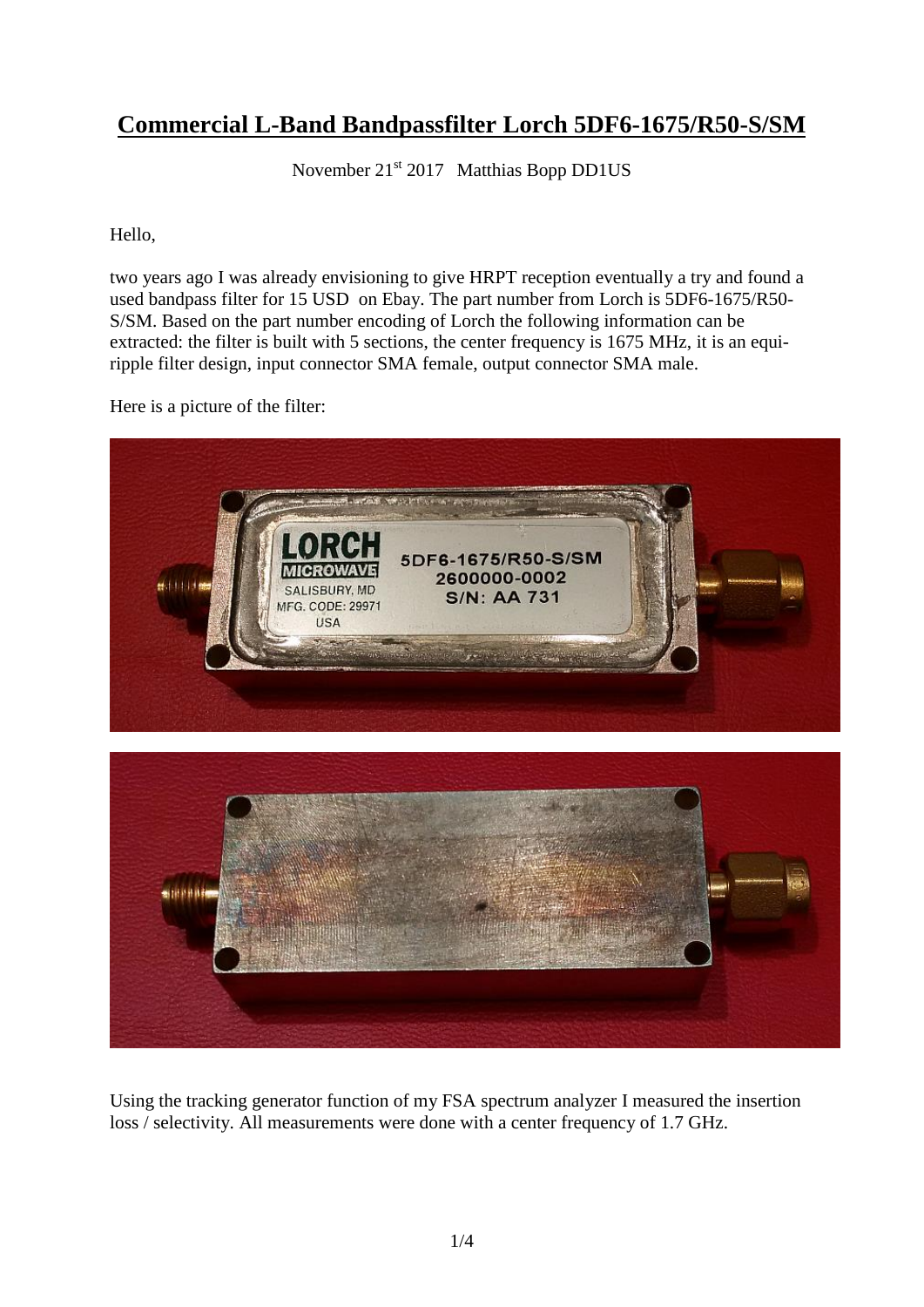The first measurement was performed with the maximum span my FSA spectrum analyzer is supporting in order to see the out of band rejection of the filter. It is specified up to 1.8 GHz and operates with reduced performance up to 2 GHz. The vertical scale is 10dB/div.



The filter suppresses signals below 1.4 GHz and above 2 GHz with more than 60dB.

The second measurement was performed with a span of 300 MHz so see especially the selectivity of the filter. The vertical scale is 10dB/div.



As can be seen the 3dB bandwidth is approx. 170 MHz. The center frequency is as expected 1675 MHz. At 1850 MHz the attenuation is already 30dB and increasing to higher frequencies. The insertion loss at 1695 MHz is 0.6dB.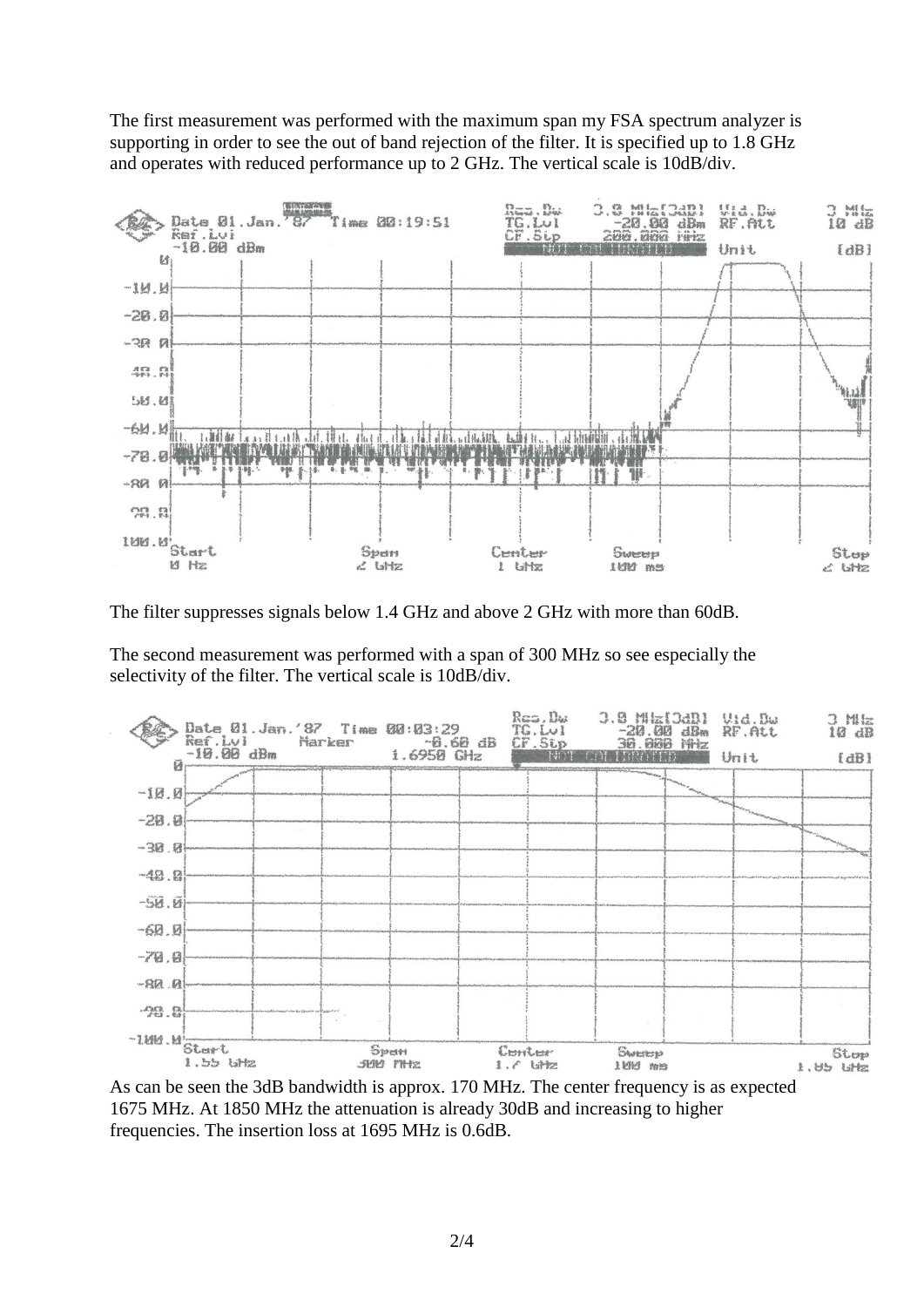The third measurement was performed with a span of 200 MHz to see the transfer characteristic within the passband. The vertical scale is 1dB/div.



The ripple between 1620 MHz and 1730 MHz is lower than the resolution in this measurement. The measured insertion loss at 1695 MHz is 0.5dB.

The final measurement was performed with a span of 100 MHz and a vertical scale of 0.1dB/div in order to see the ripple in the passband. Please ignore the measurement above 1735 MHz.



The ripple between 1650 MHz and 1730 MHz is approximately 0.1dB. The measured insertion loss at 1695 MHz is 0.5dB.